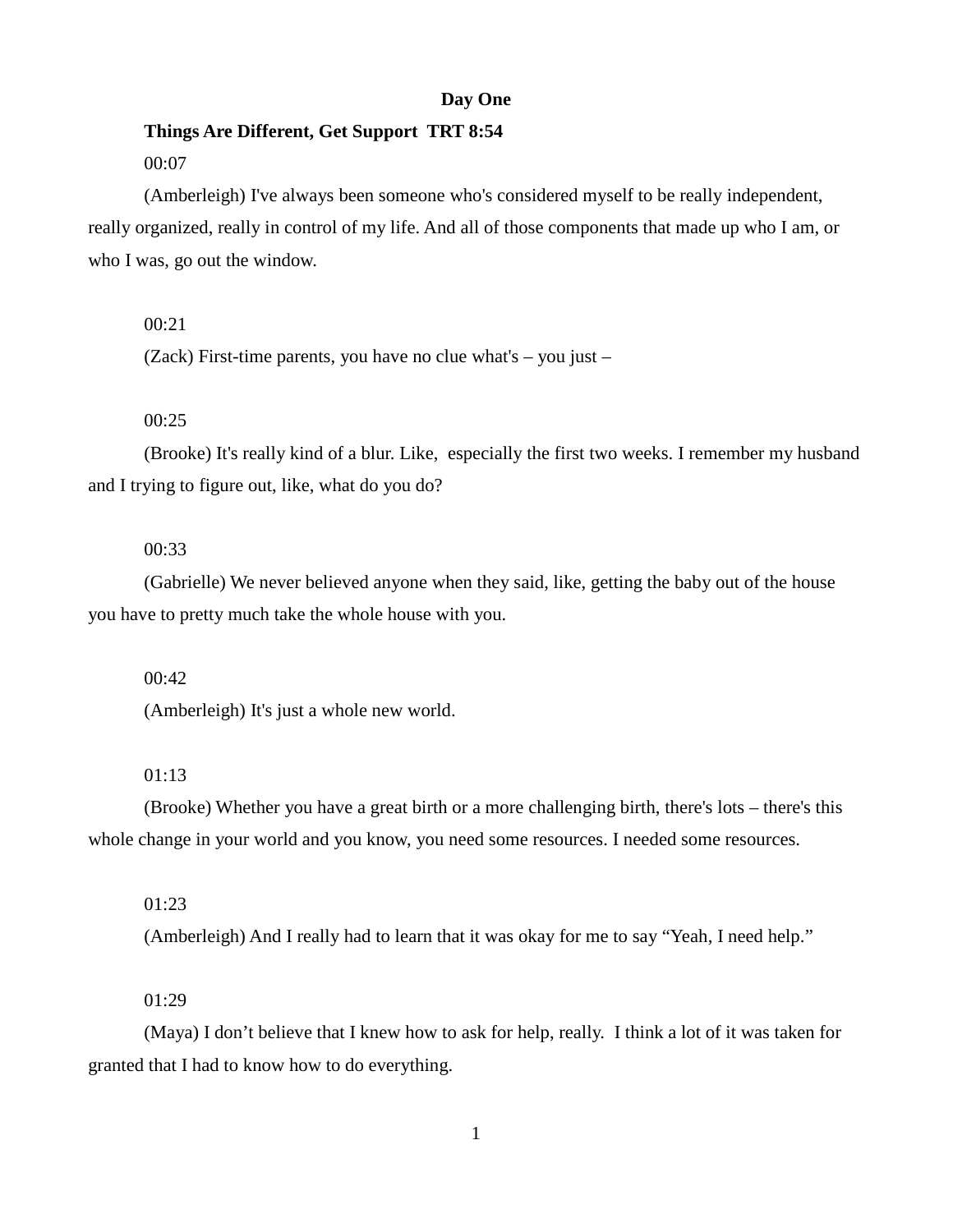(Magda) In my life there has been a huge change because I never imagined being a mother when I was little.

# 01:58

(Amberleigh) You know, you trade a 9 to 5 job, quote – unquote, for a 24/7 job that never stops and that you don't have nearly as many benchmarks to tell you when you're succeeding and what areas you can improve on and those kind of things.

# 02:11

(Maya) And I took classes on breastfeeding. I took classes on how to put diapers on. And according to me, I prepared myself very well.

# 02:21

(Amberleigh) It was a whole new thing for me to have to be okay with asking for help and not feeling like I was somehow failing my child. Because I needed help with this. Because I didn't have the energy to clean the house or get this done or get out – all of the things that I'm used to doing that all of a sudden can be a huge challenge in a day.

#### 02:42

(Brooke) I was having all of these feelings but I didn't hear anybody talking about them. Like I didn't hear one person – all I heard was the Hallmark Cards of how great motherhood was. And here I was having all these feelings. I remember sitting out on the porch with these pretty negative thoughts about myself, about what I'm doing and how am I really doing a good job. All these judgments about myself as a mother.

### 03:06

(Maya) The first thing that changed me completely from who I had been was the insecurity. This was a completely new experience and I did not know how, I did not know how. So obviously that made me feel vulnerable and when you are in that state of vulnerability, it's hard to see objectively.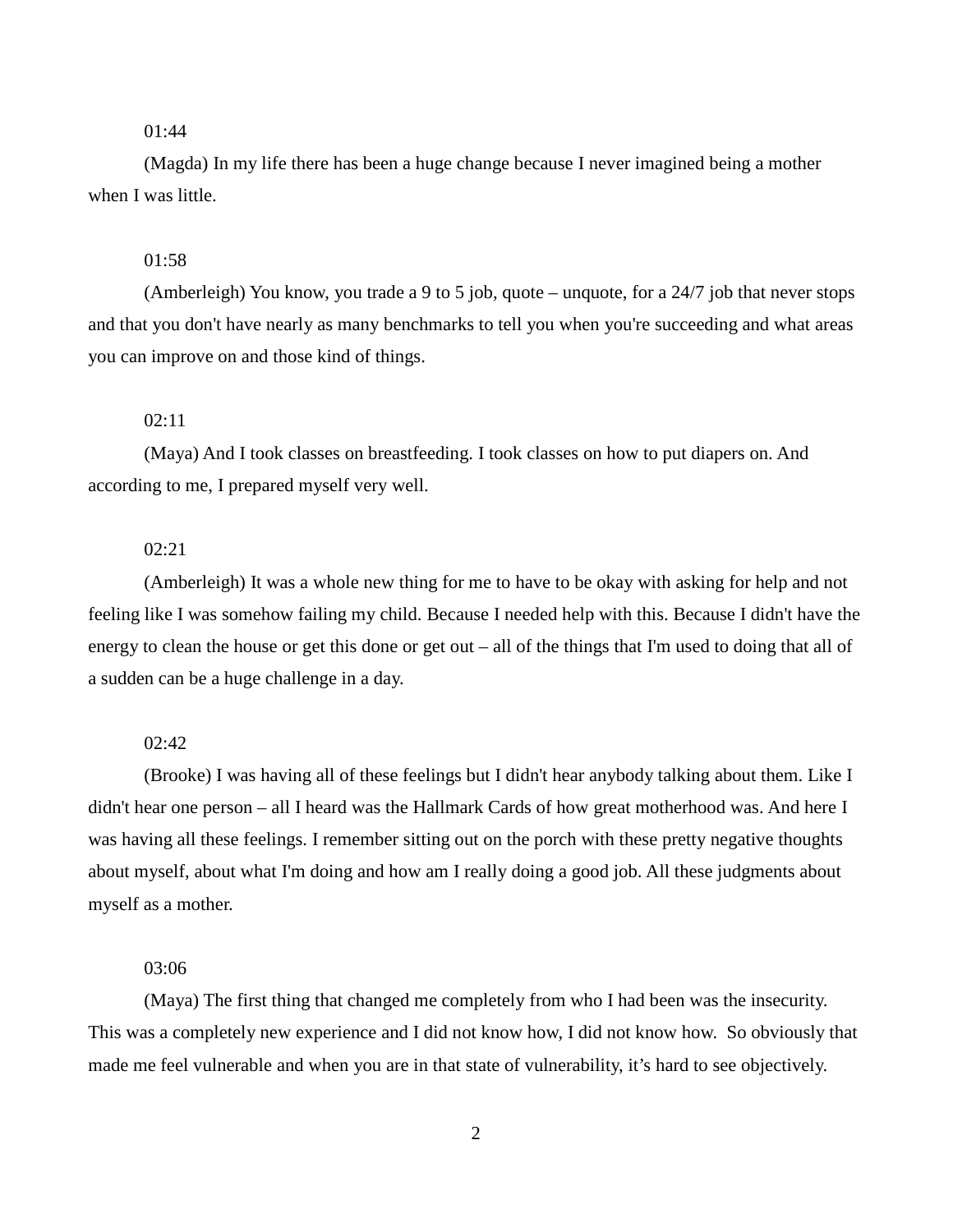(Brooke) I just didn't have a clue what to do or how to do it. I didn't know how to function without the sleep was the main thing. And I didn't realize that until later. And I was, like, I couldn't even put a sentence together. It would have been so great if somebody had just said "You know what, you're going to get through this.

### 03:52

(Michelle) It's a huge, I think, adjustment. And I think just, if you can kind of look at it that way for yourself and really rest and take care of yourself and take care of your baby and at that point nothing else is really – it doesn't matter what your house looks like, it doesn't matter, you know. Nothing else matters.

04:08 (Zack) Nothing.

#### 04:09

(Amberleigh) My mom gave me probably the best piece of advice that I got when I was pregnant and getting ready to have Kimo, and that was to let everything else – nothing else is as important as the baby. Don't worry about the dishes, don't worry about – and I had read it in a book and I had heard it before, but it didn't really come home for me until I came home with the baby. And that's your whole world. And that's okay. It's okay. It's supposed to be that way. It does take a village, and that can come from many different areas and that can be family and friends and organizations and resources and there's tons of stuff out there. But you can't think that you can do it all by yourself, because it can't. There's just no way.

#### 05:00

(Magda) I have a sister. She's the eldest. She has helped me a lot and anything I need, she is there for me. My husband has always given me support.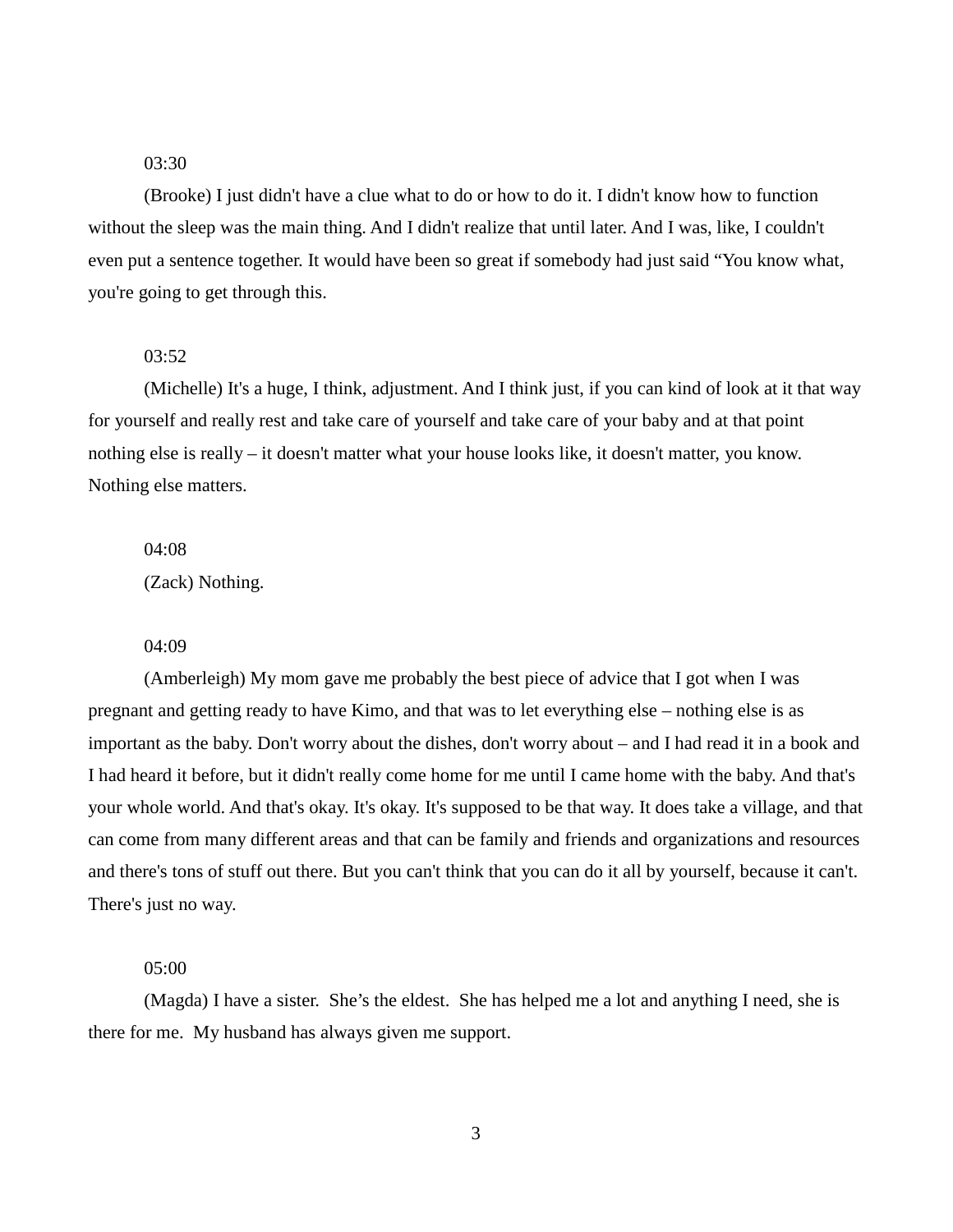(Narda) Our parents help us with the baby. Sometimes they take care of her.

### 05:18

(Amberleigh) That network of women, of other mothers, of new mothers, of experienced mothers, of my own mother, my friends that are women. Those relationships have taken on a whole new level of importance, a whole new level of support than I've ever felt like I needed.

#### 05:37

(Maya) I think that to look for a group perhaps would be a good idea. And perhaps even if one thinks they are not going to need it. It is better to have it and then if one really doesn't need it, then okay, well, you eliminate it.

### 05:52

(Gabrielle) First Born is a program and they provide services and support and information on your child's development to first-time parents. And it's just a really helpful program.

06:04

(Maya) It's free. And the program is designed for I think, five years.

06:11

(Brooke) I am so grateful for it because it's a person that comes to your house, a woman who will come to your house every week and give you anything that you need. And like the support, for me, was huge because I just needed somebody who could hear me every week, that I could talk to. Who would answer any questions I had, you know. How do I figure this out, how do I know when I'm supposed to feed him, how do I change from breast-feeding to solid foods and what do I give him, and what is he supposed to be doing now and this normal and is that like – all the questions where you have no idea. You're just sort of doing the best you can and stumbling forward. This was a resource for me and still is. They come every week and I look forward to my visitor, like I can't even tell you. She's like my friend, my therapist. She's amazing.

4